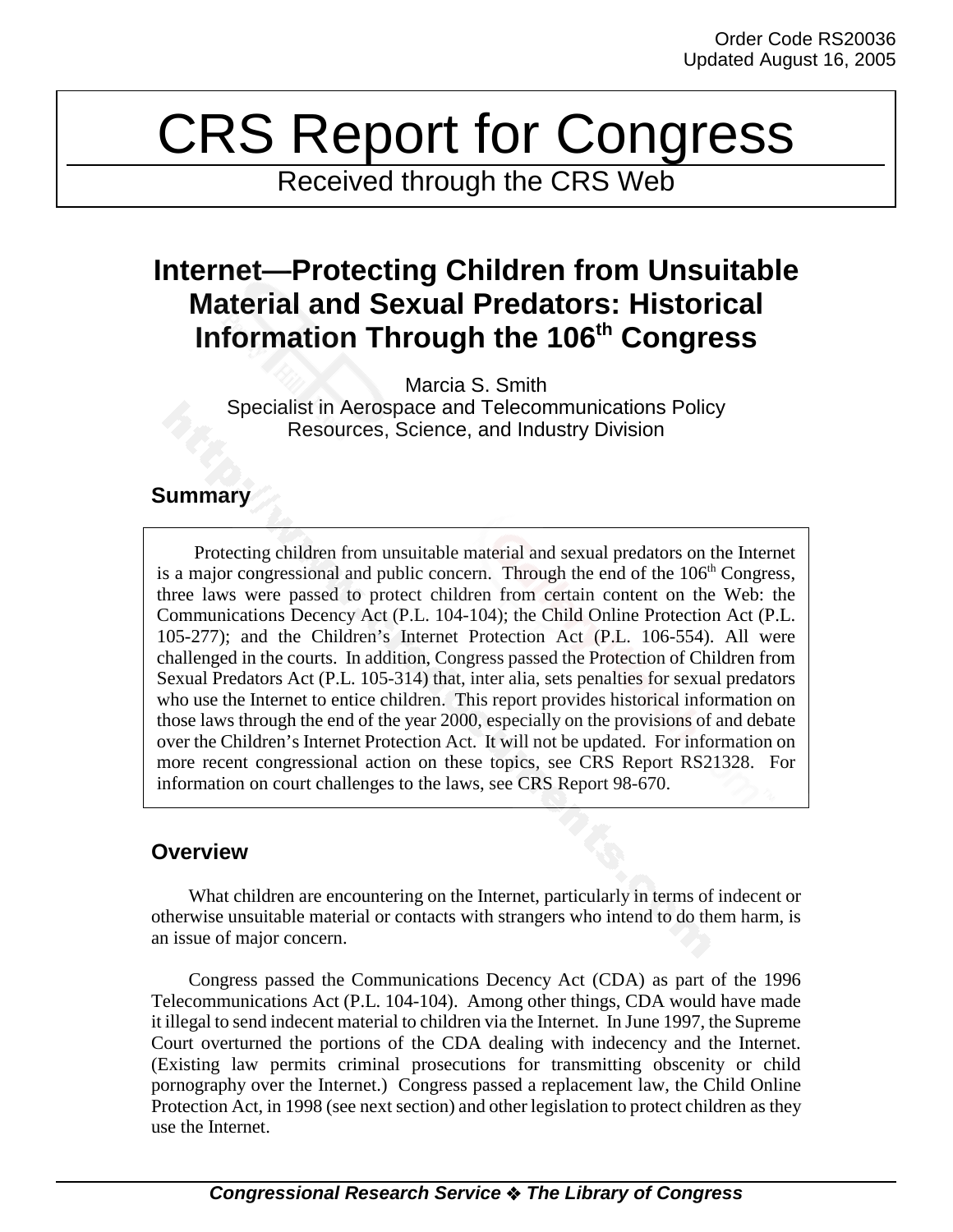### **The Child Online Protection Act (P.L. 105-277): Prohibiting Access by Children to Material That is "Harmful to Minors"**

The 105<sup>th</sup> Congress passed the Child Online Protection Act (COPA) as part of the Omnibus Appropriations Act (P.L. 105-277, Title XIV of Division C). The law prohibits commercial distribution of material over the Web to children under 17 that is "harmful to minors." website operators must ask for a means of age verification such as a credit card number before displaying such material. It replaces provisions of the 1996 Communications Decency Act that were overturned by the Supreme Court. By limiting the language to commercial activities and using "harmful to minors" instead of "indecent" as was used in the 1996 Act, the sponsors hoped they had drafted a law that would survive court challenges.

The American Civil Liberties Union (ACLU) and others filed suit against the part of COPA dealing with commercial distribution of material harmful to minors over the Internet in the U.S. District Court for the Eastern District of Pennsylvania on October 22, 1998. Judge Lowell A. Reed, Jr. issued a preliminary injunction against enforcement of that part of the act on February 1, 1999. The Justice Department appealed the ruling. The U.S. Court of Appeals for the Third Circuit let stand the injunction on June 22, 2000. (See also CRS Report 98-670, *Obscenity, Child Pornography, and Indecency: Recent Developments and Pending Issues*.)

COPA established a Commission on Online Child Protection to study technologies and methods to help reduce access by children to material on the Web that is harmful to minors. (This part of the act was not affected by the injunction.) The Commission, composed of 16 industry members appointed by the Republican and Democratic congressional leaders plus one ex officio representative each from the Federal Trade Commission (FTC) and Departments of Commerce and Justice, issued its report on October 20, 2000 (available at [http://www.copacommission.org]). The report did not make recommendations for new legislation. It surveyed various technologies and other means by which children's access to certain materials on the Internet can be restricted, concluding that no single solution exists. Recommendations focused on the need for public education, consumer empowerment efforts, vigorous enforcement of existing laws, and voluntary industry actions. Separately, P.L. 105-314 (see next section) requires the Attorney General to contract with the National Research Council (NRC) to conduct a twoyear study on the capabilities of computer-based technologies and other approaches to the problem of the availability of pornographic material to children on the Internet. NRC anticipates that the study will be completed in late 2001.

#### **Sexual Predators on the Internet (P.L. 105-314)**

The 105<sup>th</sup> Congress also was concerned about sexual predators using the Internet to approach children. Because conversations can take place anonymously on the Internet, a child may not know that (s)he is talking with an adult. The adult may persuade the child to agree to a meeting, with tragic results. Congress passed H.R. 3494 (P.L. 105-314), the Protection of Children from Sexual Predators Act, to address those and other non computer-related issues related to protecting children from sexual predators. The law: prohibits using the mail or any facility or means of interstate or foreign commerce (a) to initiate the transmission of the name, address, telephone number, social security number,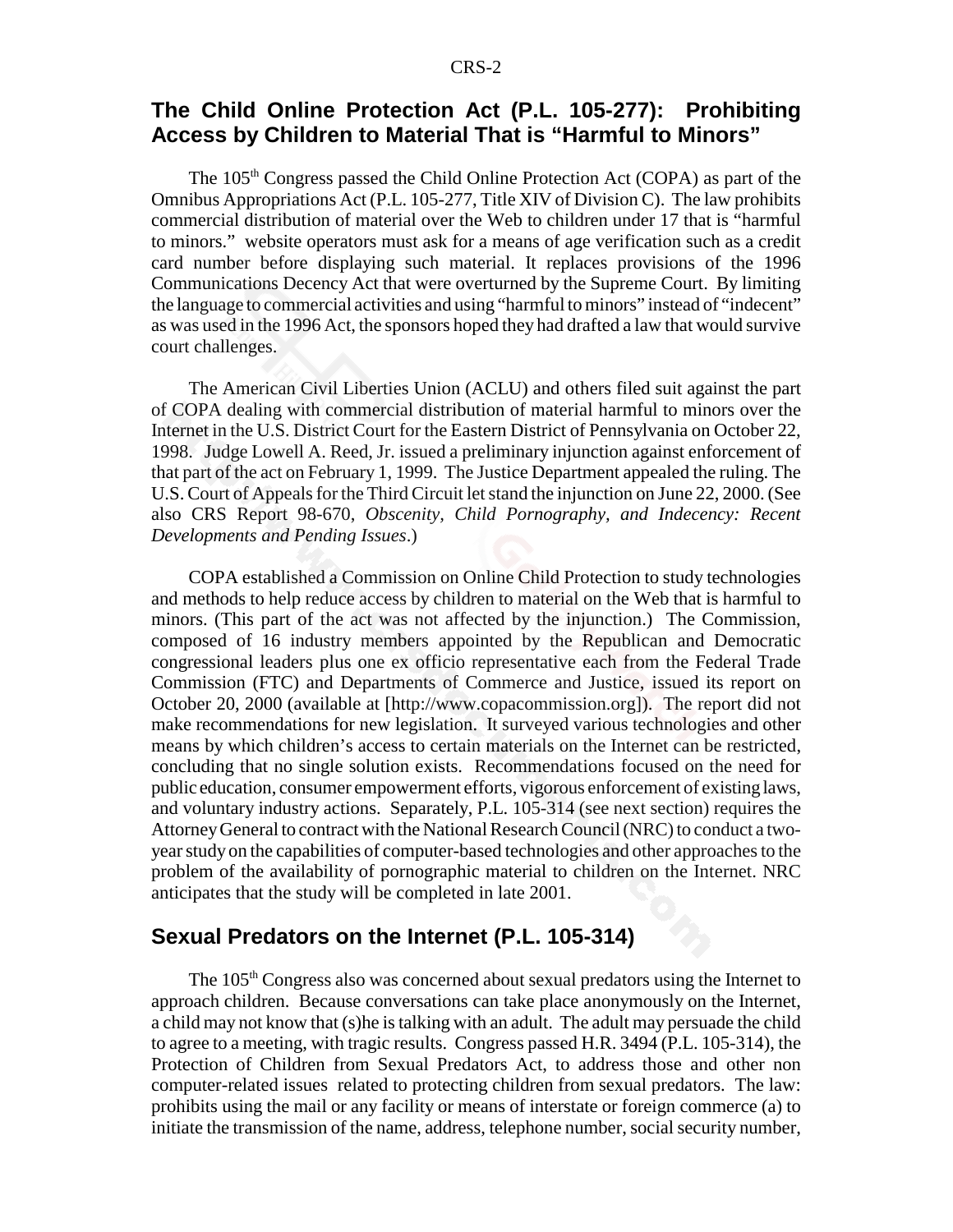or electronic mail address of an individual under 16 with the intent to entice, encourage, offer, or solicit any person to engage in any sexual activity for which any person can be charged with a criminal offense, or (b) to persuade, induce, entice, or coerce any individual under 18 to engage in prostitution or any sexual activity for which any person can be charged with a criminal offense; makes it a crime to transfer obscene matter by mail or any facility or means of interstate or foreign commerce to anyone under 16; calls for the U.S. Sentencing Commission to recommend appropriate changes to Federal Sentencing Guidelines if a defendant used a computer with the intent to persuade, induce, entice, coerce, or facilitate the transport of a child to engage in any prohibited sexual activity; requires electronic communication or remote computing services that have knowledge of violations of child pornography laws to report it to law enforcement officials; prohibits federal prisoners from having unsupervised access to the Internet and recommends that states do the same with their prisoners; and requires a study of technologies to control the electronic transmission of pornography (discussed earlier).

### **The Children's Internet Protection Act: Requiring Schools and Libraries to Use Filtering Technologies (Title XVII of the FY2001 Labor-HHS Appropriations Act, P.L. 106-554)**

**Background.** Software products to filter or block access to websites or e-mail addresses has existed for many years. Links to information about these and other products and other tools for protecting children on the Web are available at [http://www.GetNetWise.org]. Some filtering products screen sites based on keywords, while others use ratings systems based on ratings either by the software vendor or the website itself.

 Existing filtering software products have received mixed reviews because they cannot effectively screen out all objectionable sites on the ever-changing Web, or because they inadvertently screen out useful material. The Electronic Privacy Information Center (EPIC) released a report on filtering software in November 1997 entitled *Faulty Filters: How Content Filters Block Access to Kid-Friendly Information on the Internet* [http://www2.epic.org/reports/filter-report.html]. EPIC tested a filtering program called Net Shepard, searching the Web for sites it expected to be useful to and suitable for children. For example, EPIC searched for websites about the "American Red Cross" with and without Net Shepard activated. EPIC reported that Net Shepard prevented access to 99.8% of the sites. From this and other examples, EPIC concluded that in the effort to protect children from a small amount of unsuitable material, they were being denied access to a large amount of suitable information.

Congress and the Clinton Administration debated for several years whether to require schools and libraries to use filtering technology when children are using computers with Internet access, or to require Internet Service Providers (ISPs) to offer such technology to subscribers in general. A section of COPA requires interactive computer services to advise customers that parental control protections are commercially available.

On May 5, 1999, Vice President Gore held a press conference with representatives of the Internet industry to announce that by July 1999 a "Parents' Protection Page" would appear automatically on most websites to help parents identify tools already available for them to guide their children in using the Internet, including filtering software. The Vice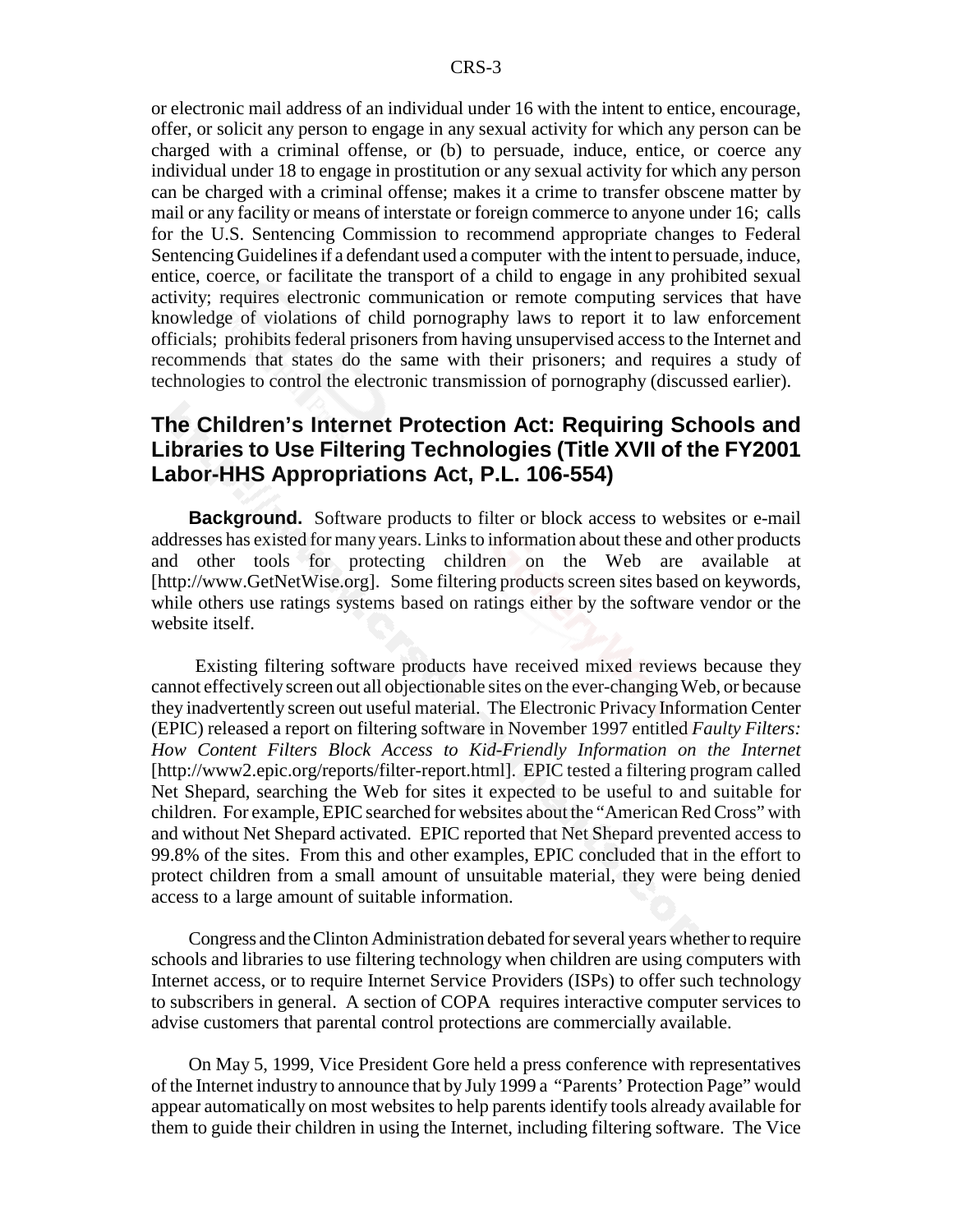President stated: "The best protection is an involved parent, taking time to pass on the right values to children. But government and industry do have a responsibility to make it easier and simpler for parents to do so." (White House press release 1999-05-05, *Remarks by the Vice President on the Internet*). The GetNetWise website mentioned above, sponsored by the Internet industry and public interest groups, debuted in August 1999 providing "one click" tools for parents to guide their children when using the Internet and to report trouble. Many ISPs already were providing parents with tools and information voluntarily. The Internet industry had created another website [http://www.americalinksup.org] following a December 1997 "Kids Online Summit" to offer filtering software to parents and implement an outreach campaign to increase its use.

Despite these efforts at industry-sponsored solutions, debate continued over whether schools and libraries should be required by law to use filtering technology on computers that have Internet access when children are using them. Policies adopted by local communities reflect the spectrum of attitudes on this topic. Some allow children to use computers at local libraries only with parental permission, some use filtering software, and others impose no restrictions. Quality Education Data reported in October 1999 (*Communications Daily*, October 25, 1999, p. 2-3) that 58.3% of schools use filtering software and 90.5% have "acceptable use" policies where adults and children have an agreement regarding how the children should behave when using the Internet.

Supporters of attempts to pass a law requiring schools and libraries to use filtering technology argue that children must be protected from inappropriate material, particularly when their parents are not present to supervise them. Critics assert that it is censorship, prevents access to appropriate sites, and that such decisions should be left to the local community. Some believe "acceptable use" or "Internet use" policies are preferable.

**Passage of the Act.** The 106<sup>th</sup> Congress ultimately passed legislation requiring schools and libraries that receive federal funds to use filtering or blocking technology. The Children's Internet Protection Act, Title XVII of the FY2001 Labor-HHS Appropriations Act (P.L. 106-554), requires most schools and libraries to use "technology protection measures" to filter or block unsuitable websites. The act blends approaches to this issue championed by Representative Istook, Senator McCain, and Senator Santorum.

Representative Istook's approach was that if a school received funds under Title III of the Elementary and Secondary Education Act (ESEA) to buy computers used to access the Internet or to pay for access to the Internet, it must use filtering or blocking technologies on computers accessible to minors. The filtering or blocking technologies would screen out websites with material that was obscene, child pornography, or harmful to minors. Senator McCain's approach was similar except that he would have applied it to schools and libraries receiving federally-provided "E-rate" subsidies through the universal service fund. (For information on universal service and the E-rate, see CRS Issue Brief IB98040, *Telecommunications Discounts for Schools and Libraries: the "E-Rate" Program and Controversies*.) Also, library computers used by adults would have been subject to similar requirements. The filtering or blocking technology could be disabled by an authorized person for bona fide research or other lawful purposes. Senator Santorum took a different approach in which schools and libraries receiving E-rate funds would be required to adopt and implement "Internet use" policies instead of using filtering technology.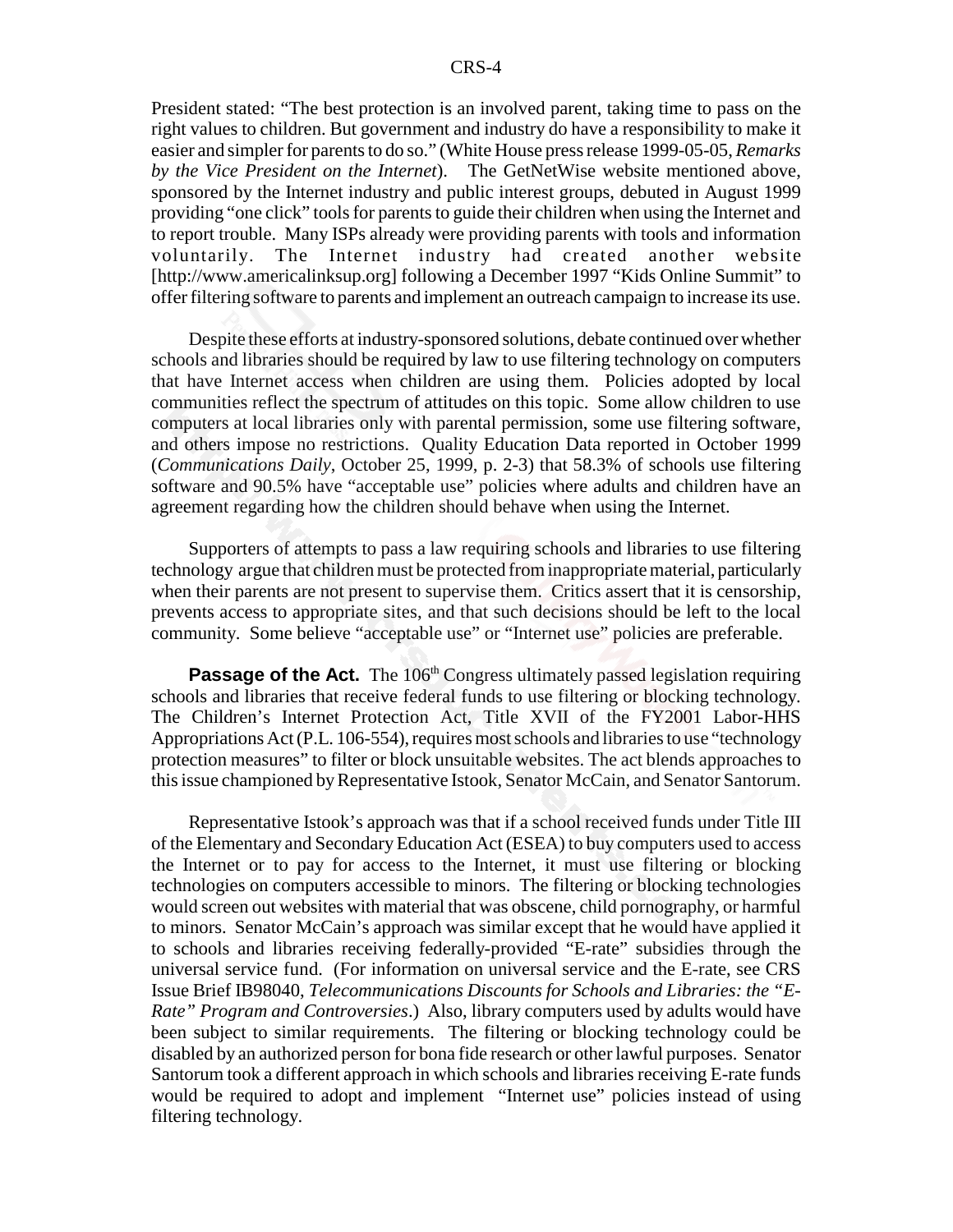Congress resolved these different approaches in the Children's Internet Protection Act. The act refers to "technology protection measures," defined in the act as specific technologies that block or filter Internet access to visual depictions that are obscene, child pornography, or harmful to minors. Other important definitions in the act include a "minor" is under 17; "obscene" has the meaning given in 18 U.S.C. 1460; "child pornography" has the meaning given in 18 U.S.C. 2256; and "harmful to minors" means any picture, image, graphic image file, or other visual depiction that, taken as a whole and with respect to minors appeals to a prurient interest in nudity, sex, or excretion; depicts, describes or represents, in a patently offensive way with respect to what is suitable for minors, an actual or simulated sexual act or contact, actual or simulated normal or perverted sexual act, or a lewd exhibition of the genitals; and taken as a whole, lacks serious literary, artistic, political, or scientific value as to minors. Schools and libraries may block other content if they wish. Nothing in the act requires tracking of Internet use by any identifiable minor or adult. The act provides that:

*NTIA Notice and Comment Proceeding.* The National Telecommunications and Information Administration must initiate a notice and comment proceeding no later than 18 months after the date of enactment of the act to evaluate whether or not currently available technology protection measures, including commercial Internet blocking and filtering software, adequately addresses the needs of educational institutions; make recommendations on how to foster the development of measures that meet such needs; and evaluate the development and effectiveness of local Internet safety policies that are currently in operation after community input.

*Schools and Libraries That Do Not Receive E-Rate Funds.* Funds made available to schools under Title III of ESEA, and funds made available to libraries under section 224 of the Museum and Library Services Act, to schools or libraries that do not receive E-rate funds, may not be used to purchase computers used to access the Internet or to pay for direct costs of accessing the Internet, unless the school, school board, local educational agency, or other authority, or library, has an Internet safety policy for minors that includes the operation of a technology protection measure with respect to any of its computers with Internet access that protects against access through such computers to visual depictions that are obscene, child pornography, or harmful to minors. A similar requirement is made to protect against access by other users to visual depictions that are obscene or are child pornography. The technology protection measure may be disabled by an administrator, supervisor, or other authorized person to enable access for bona fide research or other lawful purposes.

Timetables are established for schools to be certified by the local educational agency responsible for that school, and libraries to self-certify as part of the application process for the next program funding year. Waivers may be granted if state or local procurement rules or regulations or competitive bidding requirements prevent making the certification. If a school does not comply, the Secretary of Education may withhold further funding under Title III, issue a cease and desist order, or enter into a compliance agreement. If a library does not comply, the Director of the Institute of Museum and Library Services has the same options. No recovery of funds is permitted in either case.

*Schools and Libraries That Do Receive E-Rate Funds.* Elementary and secondary schools and libraries that receive E-rate funding must be certified by the Federal Communications Commission (FCC) that they have adopted and implemented